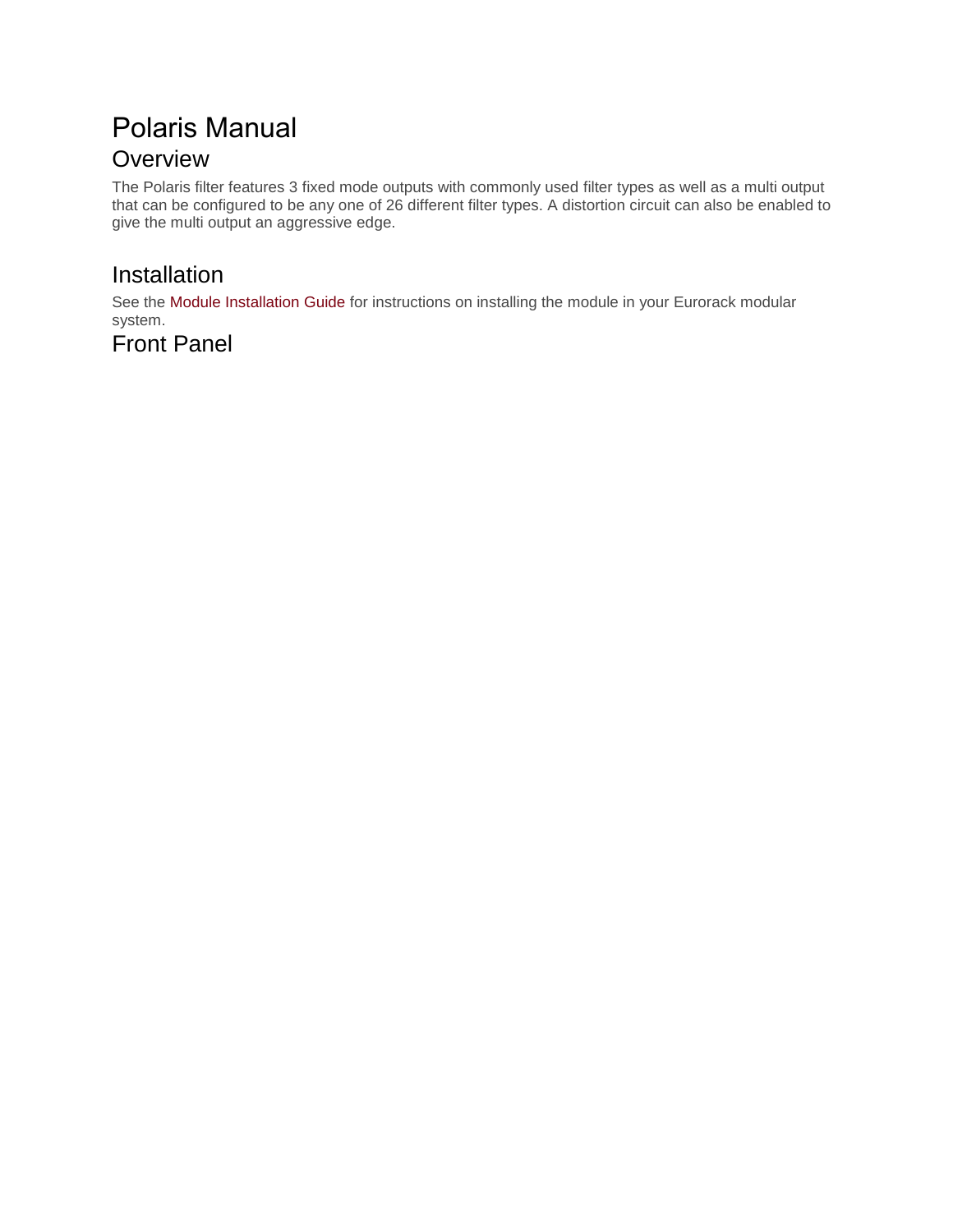

### **Controls**

#### 1. **MODE**

This button cycles between the different filter modes of the **MULTI** output. The LEDs below the button indicate the currently selected mode. The modes are LP (Lowpass), BP (Bandpass), HP (Highpass), N (Notch), and AP (Allpass). After AP there is a 6th "PHASER" setting which activates a special phaser effect that is a blend of the allpassed signal and the original input.

#### 2. **TYPE**

This button is used to cycle between filter types for the currently selected mode. Each filter mode has up to 5 variations with different numbers of poles, this button cycles between them. See the "MULTI Modes" section of the manual for more details.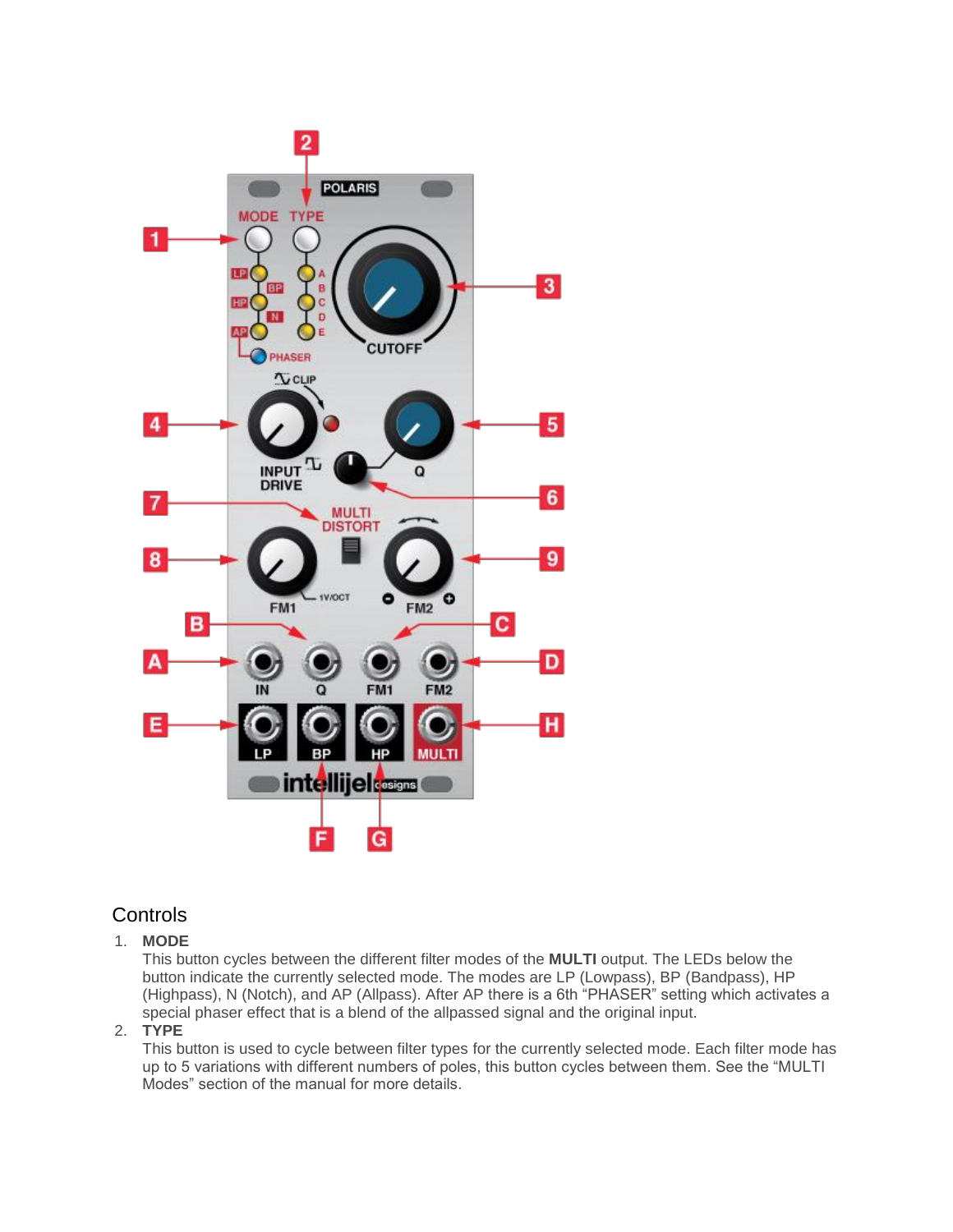#### 3. **CUTOFF**

Sets the cutoff frequency of the filter. The knob position is combined with the **FM1** and **FM2** inputs.

4. **INPUT DRIVE**

Sets the drive, or amplification, of the input signal. Unity gain is at the 12 o'clock position. At higher settings signal will begin to experience a clipped distortion.

- 5. **Q**
	- Sets the resonance of the filter. The knob position is combined with the **Q** input.
- 6. **Q Attenuator**

Attenuator for **Q** CV input.

7. **MULTI DISTORT**

When in the up position engages the distortion circuit on the **MULTI** output.

8. **FM1**

Controls the amount of attenuation of the **FM1** input. The input tracks 1 V / octave when this knob is fully clockwise.

9. **FM2**

Controls the amount and polarity of the **FM2** input. The input passes unmodified when the knob is fully clockwise, inverted when fully counter-clockwise, and has no effect when at the 12 o'clock position.

### Inputs & Outputs

A. **IN**

Audio input to the filter.

B. **Q**

CV input for the **Q** control. The CV amount is attenuated by the black attenuator connected to the **Q** knob.

C. **FM1**

CV input for the cutoff frequency. Attenuation is controlled by the **FM1** knob.

D. **FM2**

CV input for the cutoff frequency. Attenuation is controlled by the **FM2** knob.

E. **LP**

4-pole (24 dB / oct) lowpass filter output.

- F. **BP**
	- 2-pole (12 dB / oct) bandpass filter output.
- G. **HP**

4-pole (24 dB / oct) highpass filter output.

H. **MULTI**

Configurable filter output, configured by the **MODE** and **TYPE** buttons and processed through the distortion circuit if it is enabled.

## MULTI Modes

The **MODE** and **TYPE** buttons are used to select the filtered signal available at the **MULTI** output. Pressing either button cycles through the respective options and the current selection is indicated by the illuminated LEDs. For the labels in between two LEDs, such as modes BP and N, the two LEDs surrounding the label will both be lit to indicate that it is active. Not every mode has 5 types of filters so some of the types may not be used.

The module remembers the last selected type for each mode as well as the last selected mode when it power down.

The types for each mode are arranged such that the filter slope increases with each filter type. For example LP mode A is a 1-pole lowpass, B is a 2-pole, etc.

Diagrams of the filter slopes are available in the Polaris Frequency [Responses](https://intellijel.com/wp-content/uploads/2015/12/Polaris-Frequency-Responses.pdf) PDF.